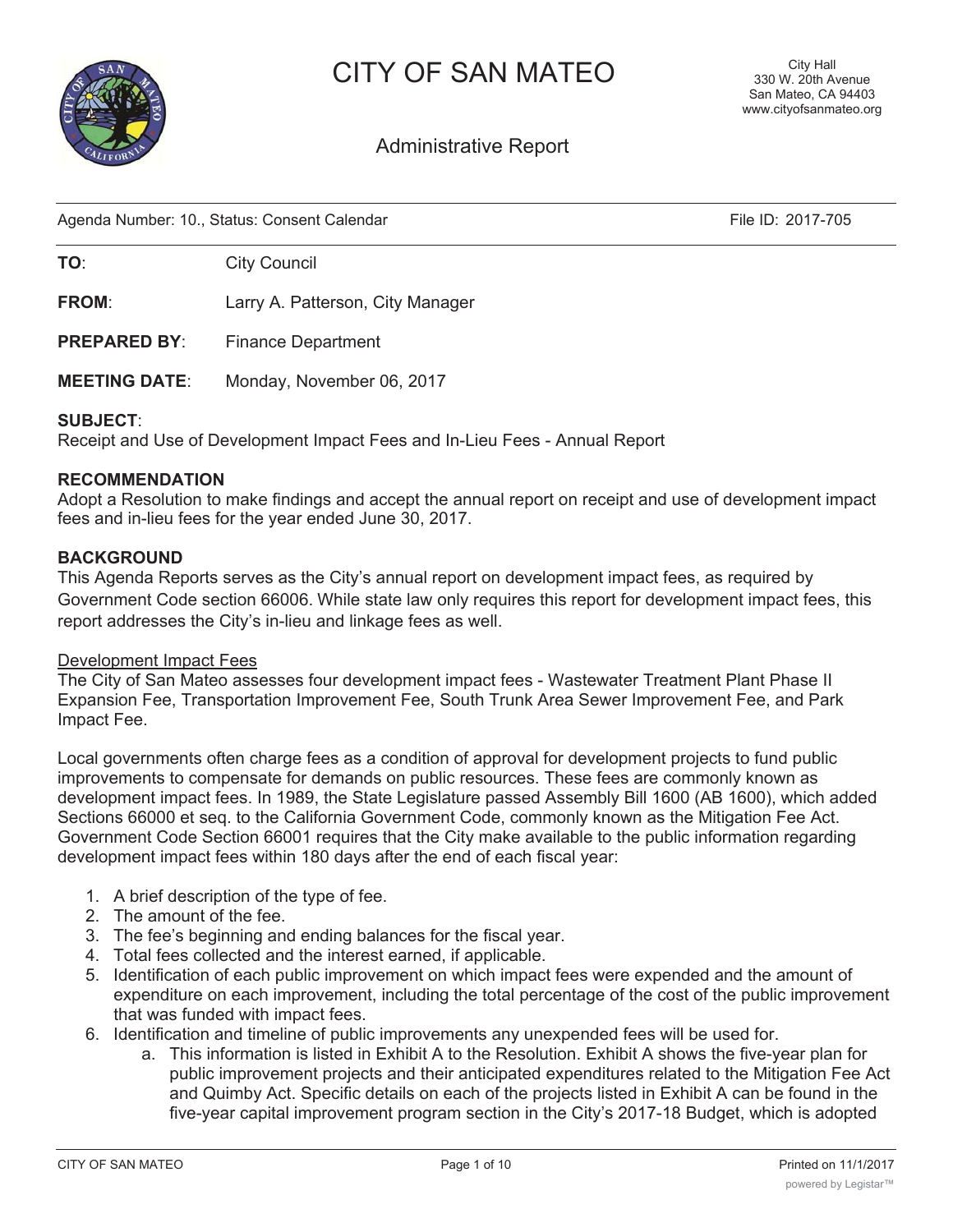## by City Council on June 19, 2017.

7. Description and uses for transfers or loans of fees, if applicable.

Further, the Mitigation Fee Act requires that findings describing the continuing need for impact fees be made every five years specifying the intended use of any unexpended impact fees, regardless of whether the fees are committed or uncommitted. If findings are not presented as scheduled, the City may be subjected to go through a refunding procedure. The City is opting to make such findings every year.

## In-Lieu Fees

In-lieu fees are fees that are collected by the City instead of requiring developers to provide or construct specified improvements or amenities with their projects. The City of San Mateo assesses five in-lieu fees - Parking In-Lieu Fee, Art in Public Places Fee, Tree Replacement Fee, Below Market Rate Housing Fee, and Park In-Lieu Fee.

Park In-Lieu Fees are assessed pursuant to the Quimby Act under Government Code Section 66477. The other in-lieu fees do not have statutory reporting requirements, but are included in this report for informational purposes. Under the Quimby Act, local governments may require the dedication of land for parks or the payment of fees in-lieu of land dedication as a condition of subdivision map approval. While park in-lieu fees are exempt from the reporting requirements included in the Mitigation Fee Act, these fees have separate Quimby Act reporting requirements. Specifically,

- 1. The City must develop a schedule specifying the use of land or fees to develop park or recreational facilities to serve the residents of the subdivision.
- 2. Any Quimby fees collected must be committed within five years after the payment of the fees or the issuance of building permits on one-half of the lots created by the subdivision, whichever occurs later.
- 3. If not committed, the fees shall be distributed and paid to the record owners of the subdivision in the same proportion that the size of the lot bears to the total area of lots within the subdivision (Gov. Code section 66477(a)(6)).

## Linkage Fees

Linkage fees are exactions for social needs indirectly related to development projects. The City of San Mateo assesses two linkage fees - Child Care Development Fee and Affordable Housing Commercial Linkage Fee. While these are linkage fees, they are included in this report with reporting requirements under the Mitigation Fee Act for informational purposes and to make sure that that information is available in the event that a court rules in the future that linkage fees are subject to the reporting requirements of the state Mitigation Fee Act.

This report complies with requirement of the Mitigation Fee Act and the Quimby Act outlined above.

## Analysis

## Development Impact Fees

## Wastewater Treatment Plant Phase II Expansion Fee

In April 2005, construction began to increase capacity of the wastewater treatment plant, and construction was substantially completed in the spring of 2009. Funds from the Sewer Enterprise Fund were used to pay for the expansion project. Under a Joint Powers Agreement (JPA), the treatment plant is partially owned by the Estero Municipal Improvement District (Foster City). Based on San Mateo's share of the treatment plant, and based on the total projected cost attributable to development based on the 2005 expansion study, the amount that is to be recovered through development fees is \$3.52 million in total.

The Wastewater Treatment Plant Phase II Expansion Fee is imposed on all development that results in a change of use and that adds more sewage to the City's sewage treatment system. The fee took effect on July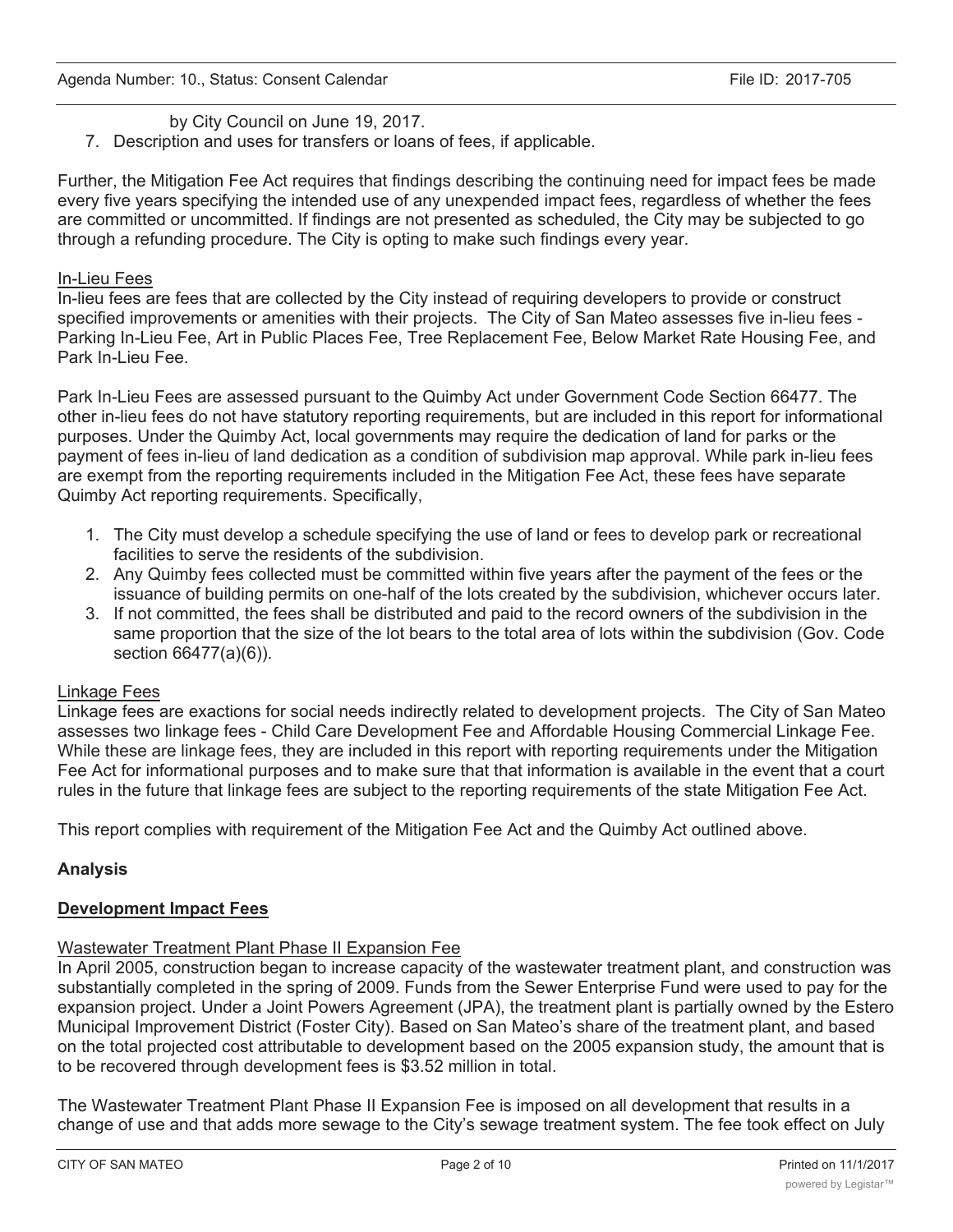1, 2006 and will continue to be charged until \$3.52 million is collected. Funds collected are transferred annually to the fund balance of the Sewer Enterprise Fund as a repayment to the Fund for the expansion cost. As shown in the 2016-17 Comprehensive Fee Schedule, the fee is \$2.34 per gallon of average daily flow, which is determined by reference to site sewer study or engineering standards.

|                                                 | 2016-17                    |
|-------------------------------------------------|----------------------------|
| Wastewater Treatment Plant Expansion Impact Fee |                            |
| Beginning Balance                               | \$                         |
| Developer Fees                                  | \$<br>193,656              |
| Interest Income / (Expense)                     | \$                         |
| Transfer to Sewer Enterprise Fund               | \$<br>(193, 656)           |
| <b>Ending Balance</b>                           | \$                         |
|                                                 |                            |
|                                                 | <b>Collections to Date</b> |
| Total Developer Fees Collected as of 2016-17    | \$<br>1,824,867            |
| Total Developer Fees Needed                     | \$<br>3,520,000            |
| % Collected                                     | .52%                       |

The following table shows collections in 2016-17, as well as collections to date.

## Transportation Improvement Fee

San Mateo Municipal Code Chapter 27.13 establishes a transportation improvement fee for new development to fund City-wide traffic improvements to mitigate the cumulative impacts of new development and to accommodate future development. The fee is charged as shown in the 2016-17 Comprehensive Fee Schedule:

Residential

| \$3,422<br>\$2,101 |
|--------------------|
|                    |
| \$5,893            |
| \$3,135            |
| \$2,042            |
|                    |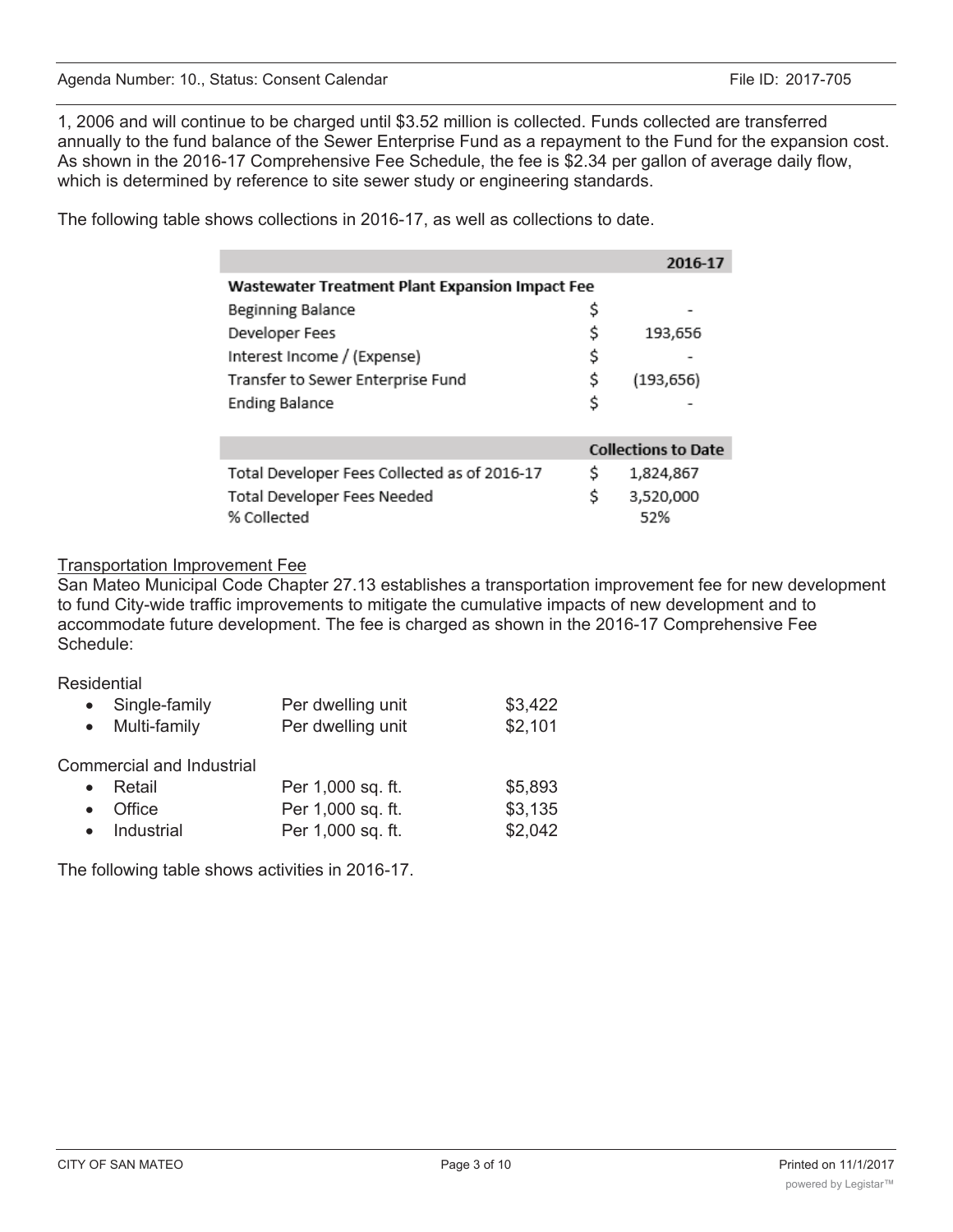|                                 | <b>Transportation Improvement Fee</b>       | 2016-17               |                         |            |
|---------------------------------|---------------------------------------------|-----------------------|-------------------------|------------|
|                                 | Beginning Balance                           |                       | \$<br>7,447,540         |            |
|                                 | Developer Fees                              |                       | \$<br>912,171           |            |
|                                 | Interest Income / (Expense)                 |                       | \$<br>72,204            |            |
|                                 | Expenditures                                |                       | \$<br>(6,412,242)       |            |
|                                 | <b>Ending Balance</b>                       |                       | \$<br>2,019,674         |            |
|                                 |                                             |                       |                         |            |
| 2016-17                         |                                             |                       |                         |            |
|                                 | <b>Transportation Improvement Fee</b>       | <b>Total Expended</b> | <b>Impact Fees Used</b> | % of Total |
| Project Expenditures:           |                                             |                       |                         |            |
|                                 | 462202 Rail Corridor Grade Separation       | \$<br>5,986,779       | \$<br>5,986,779         | 100%       |
|                                 | 462204 Hillsdale Station Relocation Plan    | \$<br>227,935         | \$<br>127,935           | 56%        |
|                                 | 462225 El Camino @ Hwy92 Interchange Improv | \$<br>57,316          | \$<br>57,316            | 100%       |
|                                 | 465004 Citywide Bide/Ped Path Improvements  | \$<br>111,206         | \$<br>62,011            | 56%        |
| 466600 Citywide Traffic Calming |                                             | \$<br>42,159          | \$<br>42,159            | 100%       |
| 466601 Traffic Model Update     |                                             | \$<br>145,350         | \$<br>136,041           | 94%        |
|                                 |                                             |                       |                         |            |
| Total Expenditures:             |                                             | \$<br>6,570,745       | \$<br>6,412,242         | 98%        |

The total ending balance as of the end of fiscal year 2016-17 was \$2,019,674. The fund balance and continued collection of the Transportation Improvement Fee will be utilized to fund the project(s) listed in Exhibit A.

## South Trunk Area Sewer Improvement Fee

San Mateo Municipal Code Chapter 3.54 establishes a development impact fee for the South Trunk area sewer improvements. The fee is imposed on all development and redevelopment served by the South Trunk line and became effective on March 1, 2008. The fee is charged as shown in the 2016-17 Comprehensive Fee Schedule:

| Single-family dwelling           | Per dwelling unit | \$4,759 |
|----------------------------------|-------------------|---------|
| Multi-family dwelling, 1 bedroom | Per dwelling unit | \$2,379 |
| Multi-family dwelling, 2 bedroom | Per dwelling unit | \$3,569 |
| Multi-family dwelling, 3 bedroom | Per dwelling unit | \$4,759 |
| Hotels or motels                 | Per room          | \$2,379 |
| Non-residential                  | Per fixture unit  | \$238   |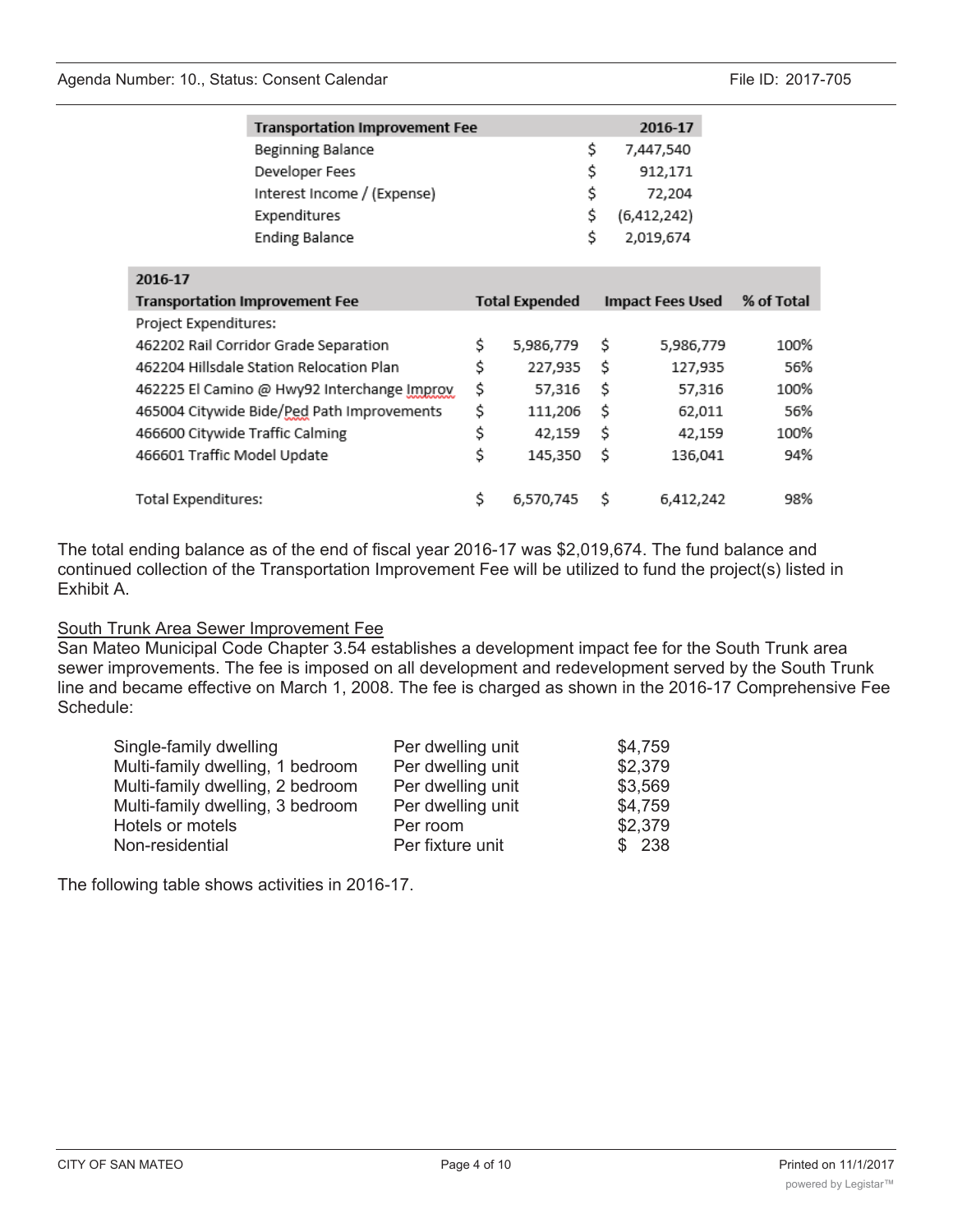| South Trunk Area Sewer Impact Fee |                       | 2016-17          |            |
|-----------------------------------|-----------------------|------------------|------------|
| Beginning Balance                 |                       | \$<br>1,606,672  |            |
| Developer Fees                    |                       | \$<br>759,039    |            |
| Interest Income / (Expense)       |                       | \$<br>17,998     |            |
| Expenditures                      |                       | \$<br>(22, 368)  |            |
| <b>Ending Balance</b>             |                       | \$<br>2,361,341  |            |
|                                   |                       |                  |            |
| 2016-17                           |                       |                  |            |
| South Trunk Area Sewer Impact Fee | <b>Total Expended</b> | Impact Fees Used | % of Total |
| Project Expenditures:             |                       |                  |            |
| 469911 South Trunk System Upgrade | \$<br>22,368          | \$<br>22,368     | 100%       |
|                                   |                       |                  |            |
| Total Expenditures:               | \$<br>22,368          | \$<br>22,368     | 100%       |

The total ending balance as of the end of fiscal year 2016-17 was \$2,361,341. The fund balance and continued collection of the South Trunk Area Sewer Impact Fee will be utilized to fund the project(s) listed in Exhibit A.

## Park Impact Fee

Under San Mateo Municipal Code Chapter 13.05, a park impact fee is imposed on the construction of new residential units to accommodate the increased demand on park and recreation facilities. The fee is charged as shown in the 2016-17 Comprehensive Fee Schedule:

| Per residential unit type: |                   |
|----------------------------|-------------------|
| Single family              | \$20,472 per unit |
| Multi-family 2-4 units     | \$20,778 per unit |
| Multi-family 5+ units      | \$14,875 per unit |
| Mobile homes               | \$29,979 per unit |
|                            |                   |

The following table shows activities in 2016-17.

| Park Impact Fee             |   | 2016-17   |
|-----------------------------|---|-----------|
| Beginning Balance           | S |           |
| Developer Fees              | S | 1,587,899 |
| Interest Income / (Expense) | Ś |           |
| Expenditures                | Ś |           |
| <b>Ending Balance</b>       |   | 1,587,899 |

The total ending balance as of the end of fiscal year 2016-17 was \$1,587,899. Funds collected were not expended on any projects in 2016-17. The fund balance and continued collection of the Park Impact Fee will be utilized to fund the project(s) listed in Exhibit A.

The Council is asked to make the following findings regarding development impact fees collected but not expended - these findings are detailed in the proposed resolution:

- 1. Development impact fees are collected to mitigate direct and indirect impacts from development.
- 2. These funds are expended in a timely manner to fund continued improvements to public facilities related to the increased demand on the facilities resulting from development.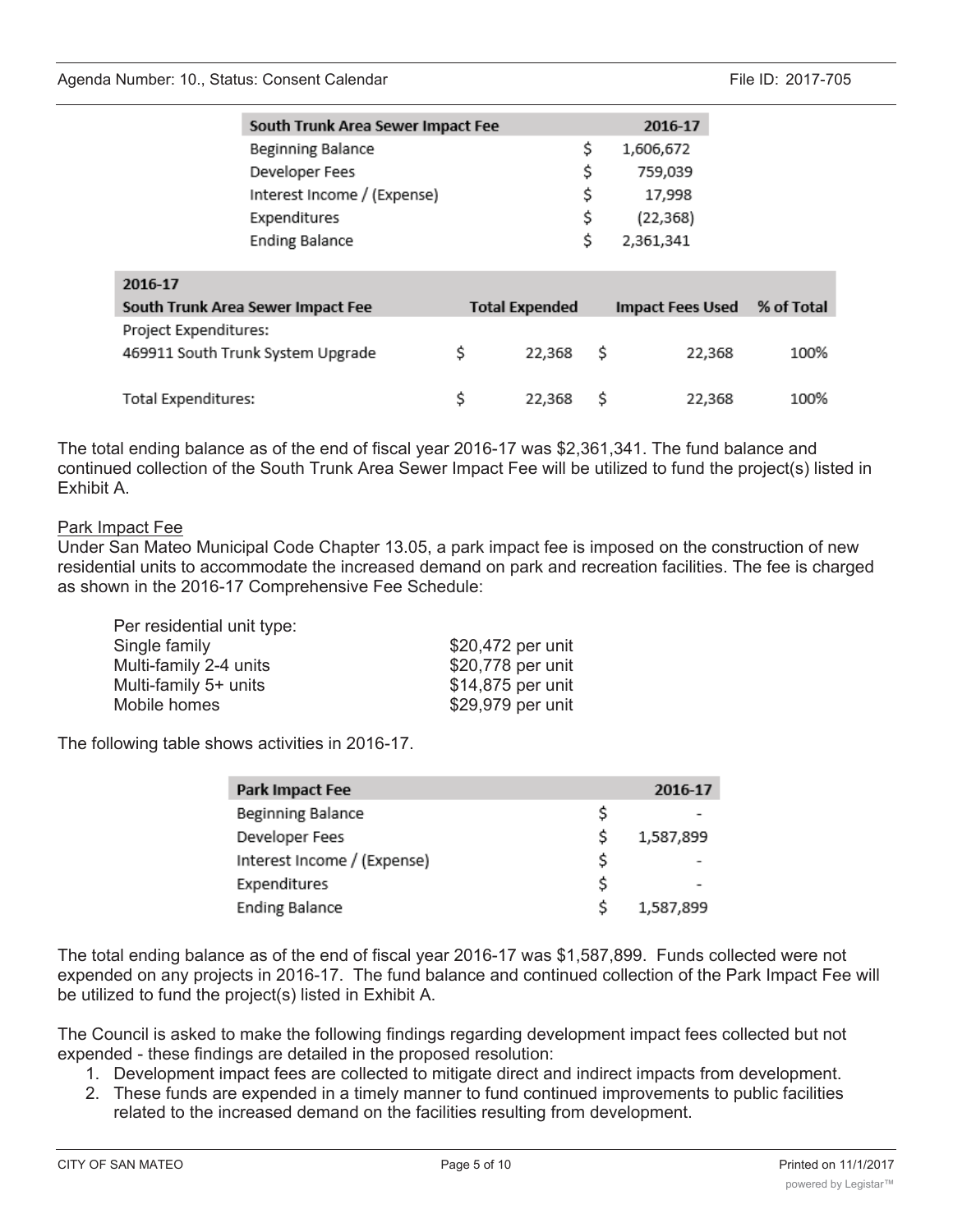- 3. There is a reasonable relationship between these impact fees and their purpose.
- 4. These impact fees continue to be required to fund applicable improvements, and as such, these fees will continue to be collected for utilization solely for their intended purpose.

## In-Lieu Fees

## Parking In-Lieu Fee

San Mateo Municipal Code Chapter 11.62 establishes a parking in-lieu fee for new development to fund for additional parking in downtown San Mateo. Applicants for planning approval within the Central Parking Improvement District may pay a fee in lieu of providing required parking on the property site in accordance with Title 27 of the municipal code. As shown in the 2016-17 Comprehensive Fee Schedule, the fee is \$18,000 per space.

The following table shows activities in 2016-17.

| <b>Parking In-Lieu Fee</b>  |    | 2016-17   |
|-----------------------------|----|-----------|
| Beginning Balance           | \$ | 4,011,619 |
| Developer Fees              | \$ | 102,000   |
| Interest Income / (Expense) | \$ |           |
| Expenditures                | \$ |           |
| <b>Ending Balance</b>       | Ś. | 4,113,619 |

The total ending balance as of the end of fiscal year 2016-17 was \$4,113,619. The fund balance and continued collection of the Parking In-Lieu Fee will be utilized to fund the project(s) listed in Exhibit A.

## Art in Public Places Fee

San Mateo Municipal Code Chapter 23.60 establishes a fee on developers in lieu of placing approved artwork at the development sites to balance the community's physical growth and revitalization with its cultural and artistic resources. The fee is applicable to commercial and multi-family residential projects exceeding three million dollars in building permit valuation, which is computed using the latest building valuation data as set forth by the International Conference of Building Officials (ICBO) unless, in the opinion of the Building Official, a different valuation measure should be used. As shown in the 2016-17 Comprehensive Fee Schedule, the fee is charged 0.5% of total building valuation.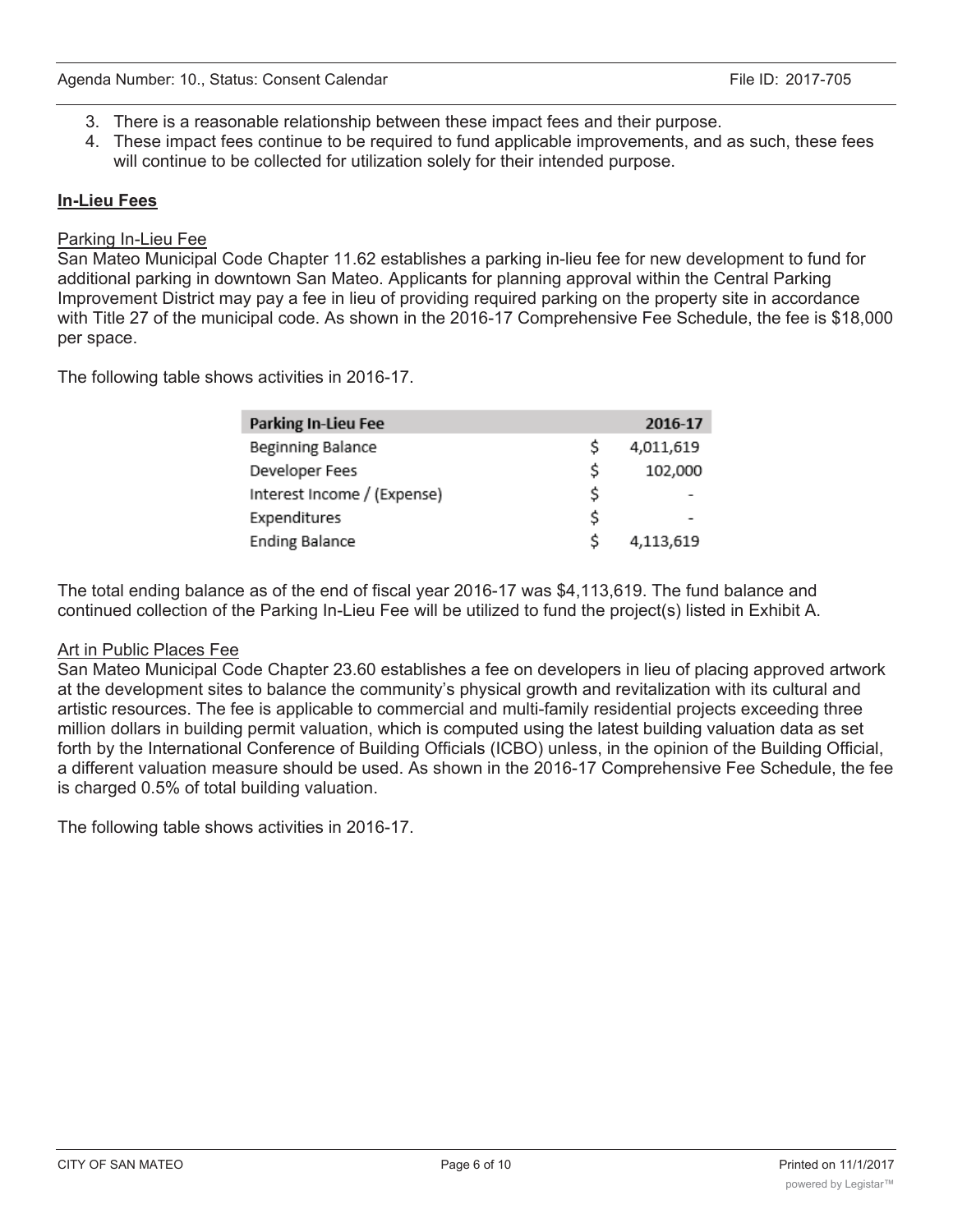#### Agenda Number: 10., Status: Consent Calendar File ID: 2017-705

| S | 120,633 |
|---|---------|
|   |         |
| s | 218,828 |
|   | 2,416   |
| S | (3,596) |
| S | 338,281 |
|   |         |

| 2016-17                     |                       |           |                   |       |            |
|-----------------------------|-----------------------|-----------|-------------------|-------|------------|
| Art in Public Places Fee    | <b>Total Expended</b> |           | In-Lieu Fees Used |       | % of Total |
| Project Expenditures:       |                       |           |                   |       |            |
| 310330 Art in Public Places |                       | $3.596$ S |                   | 3,596 | 100%       |
|                             |                       |           |                   |       |            |
| Total Expenditures:         |                       | $3.596$ S |                   | 3,596 | 100%       |

The total ending balance as of the end of fiscal year 2016-17 was \$338,281. A public improvement project is not currently identified in the five-year plan. Accumulated fund balance will be used for public artwork display as proposals are received and approved.

## Tree Replacement Fee

San Mateo Municipal Code Chapter 27.71 establishes a fee on all development requiring approval of a planning application, except for single-family dwelling design review applications, for the removal of existing trees on development sites. The fee is imposed if the trees to be removed are not made up with replacement trees on-site. As shown in the 2016-17 Comprehensive Fee Schedule, the fee is charged \$302 per landscape unit, which is a unit of measurement that indicates the worth of each tree that is to be removed relative to the tree that is to be replaced.

Under San Mateo Municipal Code Chapter 13.35, the City may also impose a fee on any person or entity for removing trees that encroach on City street. The fee is imposed if the tree to be removed is not replanted with a like tree satisfying City requirements. The fee is to be used by the City for plantings on public land. As shown in the 2016-17 Comprehensive Fee Schedule, the tree replacement cost is \$425 per tree.

|                             | <b>Tree Replacement Fee</b>           |                       | 2016-17           |            |
|-----------------------------|---------------------------------------|-----------------------|-------------------|------------|
|                             | Beginning Balance                     | \$                    | 645,937           |            |
|                             | Developer Fees                        | \$                    | 187,305           |            |
|                             | Interest Income / (Expense)           | \$                    |                   |            |
|                             | Expenditures                          | \$                    | (302,446)         |            |
|                             | <b>Ending Balance</b>                 | \$                    | 530,796           |            |
|                             |                                       |                       |                   |            |
| 2016-17                     |                                       |                       |                   |            |
| <b>Tree Replacement Fee</b> |                                       | <b>Total Expended</b> | In-Lieu Fees Used | % of Total |
| Project Expenditures:       |                                       |                       |                   |            |
|                             | 610008 Tree Planting - Parks Division | \$<br>302,446         | \$<br>302,446     | 100%       |
|                             |                                       |                       |                   |            |
|                             |                                       |                       |                   |            |
| Total Expenditures:         |                                       | \$<br>302,446         | \$<br>302,446     | 100%       |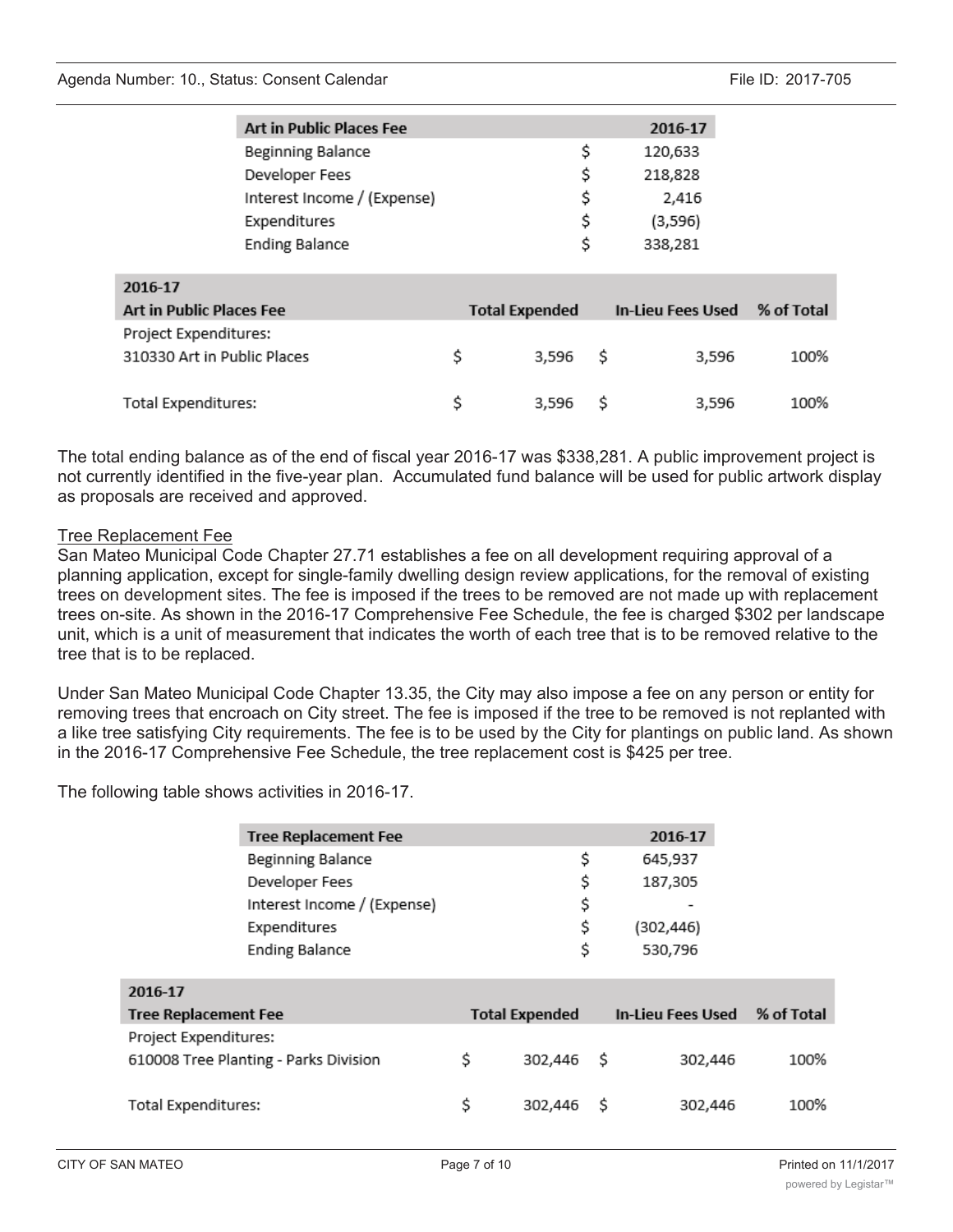The total ending balance as of the end of fiscal year 2016-17 was \$530,796. The fund balance and continued collection of the Tree Replacement Fee will be utilized to fund the project(s) listed in Exhibit A.

## Below Market Rate Housing Fee

The Below Market Rate Housing Fee, which became effective January 1, 2010 pursuant to City Council Resolution No. 121 (2008), is collected from developers in lieu of constructing affordable housing units onsite as required under the City's Below Market Rate program. The fee applies to developments that contain fewer than 10 residential units, and to fractional unit requirements of less than .5 for developments that contain 11 or more units. The fee is charged as shown in the 2016-17 Comprehensive Fee Schedule:

| А. | Fractional required units for projects<br>consisting of 11 or more residential<br>units | .1 housing unit<br>.2 housing unit<br>.3 housing unit<br>.4 housing unit                                  | \$16,130<br>\$32,260<br>\$48,390<br>\$64,520                             |
|----|-----------------------------------------------------------------------------------------|-----------------------------------------------------------------------------------------------------------|--------------------------------------------------------------------------|
| В. | Requirement for projects consisting<br>of 5 to 10 residential units                     | 5 unit project<br>6 unit project<br>7 unit project<br>8 unit project<br>9 unit project<br>10 unit project | \$80,650<br>\$96,780<br>\$112,910<br>\$129,040<br>\$145,170<br>\$161,300 |

The following table shows activities in 2016-17.

| <b>Below Market Rate Housing Fee</b> |    | 2016-17 |
|--------------------------------------|----|---------|
| Beginning Balance                    | \$ | 253,820 |
| Developer Fees                       | \$ |         |
| Interest Income / (Expense)          | \$ |         |
| Expenditures                         | \$ |         |
| <b>Ending Balance</b>                | Ś  | 253,820 |

No fees were collected in 2016-17, and the total ending balance as of the end of fiscal year was \$253,820. A public improvement project is not currently identified in the five-year plan. The Below Market Rate Housing Fee will continue to be collected to build its fund balance, and potential housing related projects will be identified as the fund balance reaches to an appropriate level.

## Park In-Lieu Fee

San Mateo Municipal Code Chapter 26.64 establishes a park in-lieu fee on subdivisions in residential planning application projects. Pursuant to the authority of the Subdivision Map Act, and in conformity with the parks and recreation element of the General Plan, the fee is imposed as a condition of final approval of a subdivision or parcel map for park and recreation facilities to serve the subdivision. The fee is charged as shown in the 2016- 17 Comprehensive Fee Schedule:

| Per residential unit type: |                   |
|----------------------------|-------------------|
| Single family              | \$20,472 per unit |
| Multi-family 2-4 units     | \$20,778 per unit |
| Multi-family 5+ units      | \$14,875 per unit |
| Mobile homes               | \$29,979 per unit |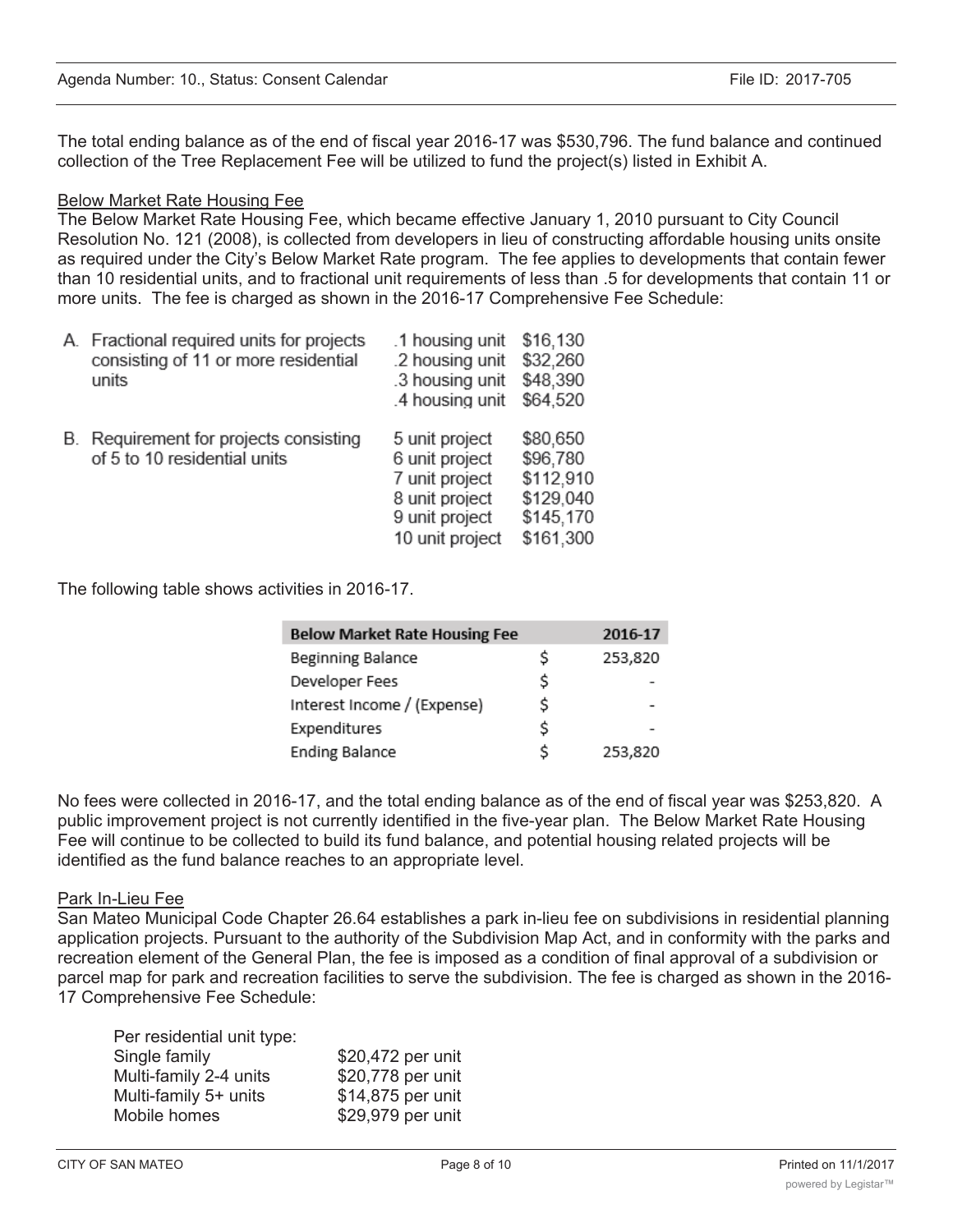The following table shows activities in 2016-17.

| Park In-Lieu Fee            |    | 2016-17    |
|-----------------------------|----|------------|
| Beginning Balance           | Ś  | 5,733,679  |
| Developer Fees              | \$ | (141, 221) |
| Interest Income / (Expense) | \$ |            |
| Expenditures                | \$ |            |
| <b>Ending Balance</b>       | Ś  | 5,592,457  |

The total ending balance as of the end of fiscal year 2016-17 was \$5,592,457. No fees were collected during the year, and a refund of \$141,221 was issued for the Station Park Green project. The developer for this project paid the in-lieu fee in 2015-16 based on plans that were not fully finalized, in order to proceed with the necessary building permits. With finalized plans submitted in 2016-17, a recalculation of the park in-lieu fee was done and a refund was issued. The remaining balance is committed to the project(s) listed in Exhibit A.

## Linkage Fees

#### Child Care Development Fee

The Child Care Development Fee, which became effective on July 1, 2004 pursuant to City Council Resolution No. 34 (2004), is collected to mitigate the impact of commercial development on the need for child care facilities. The fee is imposed on commercial projects over 10,000 sq. ft. and is charged \$1.08 per sq. ft. as shown in the 2016-17 Comprehensive Fee Schedule.

The following table shows activities in 2016-17.

| <b>Child Care Development Fee</b> |    | 2016-17   |
|-----------------------------------|----|-----------|
| Beginning Balance                 | \$ | 914,712   |
| Developer Fees                    | \$ | 220,431   |
| Interest Income / (Expense)       | Ś  | 11,202    |
| Expenditures                      | \$ |           |
| <b>Ending Balance</b>             | S  | 1,146,345 |

The total ending balance as of the end of fiscal year 2016-17 was \$1,146,345. A public improvement project is not currently identified in the five-year plan. The Child Care Development Fee will continue to be collected to build its fund balance, and potential projects will be identified as the fund balance reaches to an appropriate level. Projects may include funding for a new child care facility or to expand a current facility.

#### Affordable Housing Commercial Linkage Fee

San Mateo Municipal Code Chapter 23.61 establishes an Affordable Housing Commercial Linkage Fee to mitigate the impact that developments have on the demand for affordable housing in the City. The fee is imposed on commercial projects over 5,000 sq. ft. and became effective on November 5, 2016. Pursuant to City Council Resolution No. 84 (2016), the fee is charged as shown:

| Hotel                                | Per square foot | \$10 |
|--------------------------------------|-----------------|------|
| Retail, restaurants, and services    | Per square foot | \$5  |
| Office, research & development uses, |                 |      |
| and medical offices                  | Per square foot | \$25 |
|                                      |                 |      |